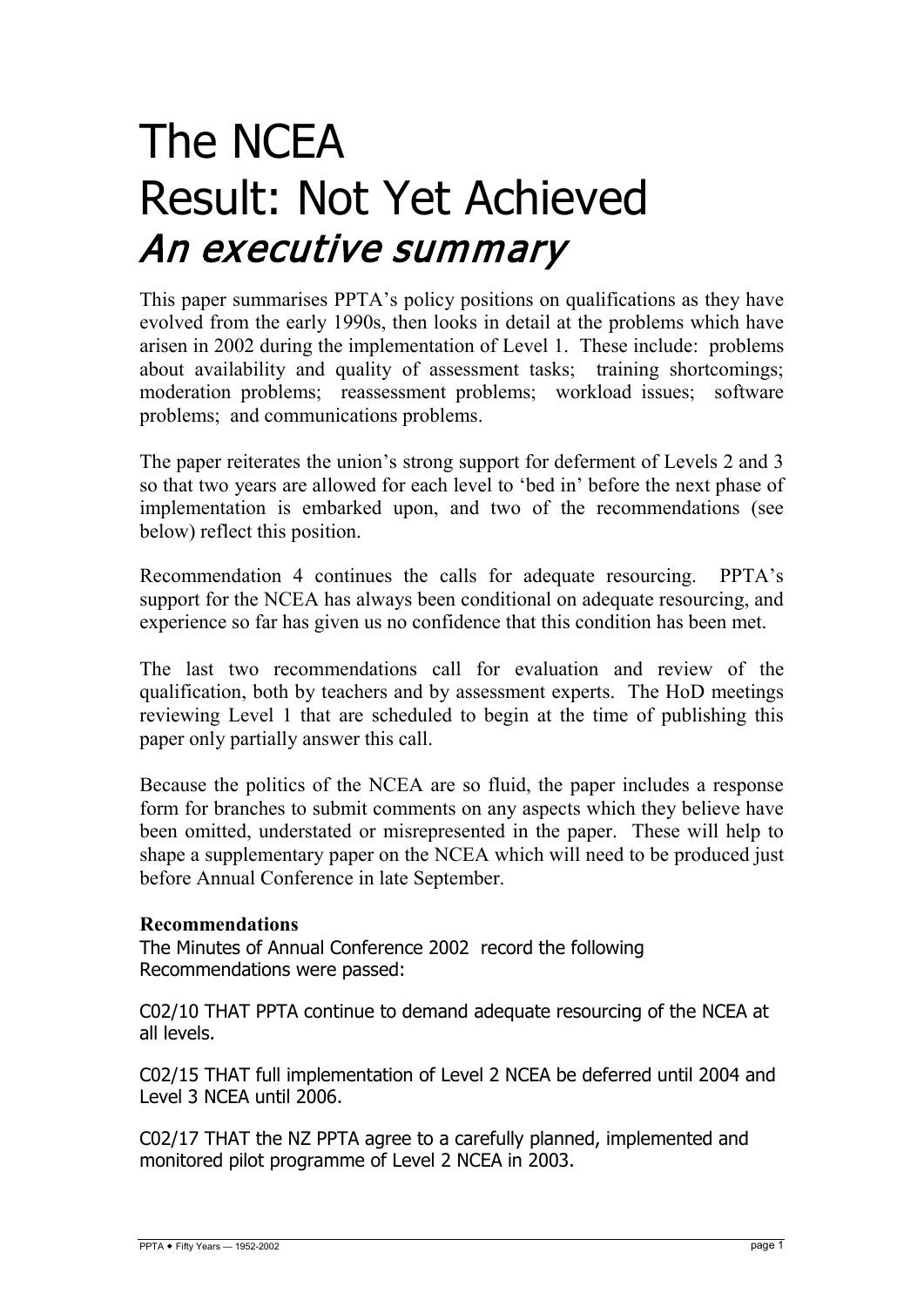C02/18 THAT this programme follow the guidelines in the Conference paper and adhere to the following conditions:

- The schools/departments volunteer based on consensus;
- There be at least five days' training and release time before the end of the 2002 school year;
- There be at least two days of release time for training and preparation at the start of the 2003 school year;
- Other resourcing be no higher than that which would be available in full implementation;
- The programme be monitored by PPTA monitors (external to a pilot school) reporting regularly to national Executive who will lobby NZQA [NZ Qualifications Authority] and the Ministry of Education to correct and solve problems as they are identified, and collate and report on progress to PPTA members and to Conferences in 2003 and 2004;
- Monitoring and lobbying will take place to ensure that a good quality Sixth Form Certificate qualification remains available for the next two years as Level 2 NCEA is gradually implemented.

C02/19 THAT a decision be any school or department to take part in the pilot programme be made by consensus following a branch meeting attended by an Executive member or regional representative to ensure that members are not subjected to undue pressure from any quarter.

C02/20 THAT PPTA calls on the Ministry of Education to commission an ongoing independent review of the NCEA by assessment experts.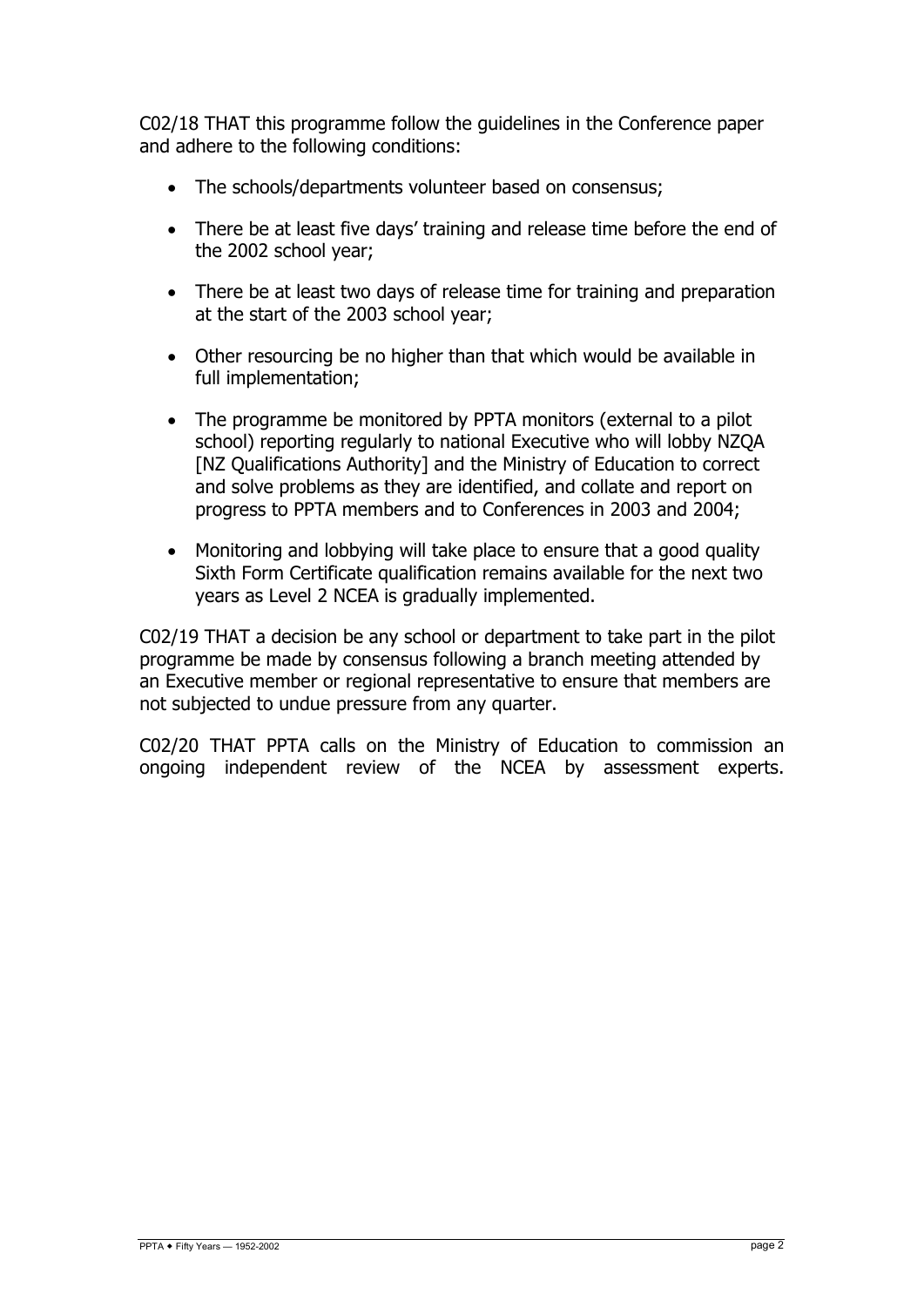# **The NCEA — Result: Not Yet Achieved**

Note: This is an interim paper. The issues surrounding implementation of the NCEA are a moveable feast for the Association for two main reasons:

- as a result of the merging of NCEA and Collective Employment Agreement issues
- as new issues arise for members through experience of delivering the qualification

For this reason, it is inevitable that a supplementary paper will have to be prepared just before Annual Conference. Branches are asked to forward comments on aspects which they believe have been omitted, understated or misrepresented in this paper to National Office, using the response form provided.

#### 1. **Background**

- 1.1. Papers on qualifications have been on the table at PPTA Conferences almost annually since 1991, proof of the significance of qualifications issues in teachers' lives over that time.
- 1.2. The target for these papers was at first the Qualifications Framework which had given us Unit Standard assessment. In the mid-1990s, out of concerns about the educational validity and resourcing of the Qualifications Framework, PPTA launched its own Qualifications Framework Inquiry, Te Tiro Hou. Its recommendations were a significant influence on the development by the Ministry and NZQA of a new version of standards-based assessment, the NCEA.
- 1.3. The 1997 Annual conference had laid down criteria to be used for determining the validity of any new qualification, that it be fair, inclusive, cumulative, clear, motivating, constructive and manageable. When the government in late 1998 announced "Achievement 2001", the process which would launch the NCEA, PPTA focussed on getting formal access to the forums and processes charged with developing the new qualification, to ensure that it met the criteria laid down by the Association. The Association withheld its support from the qualification until a ballot of members.
- 1.4. The extent to which PPTA was asked to participate in the developments was large compared with previous experience during that decade. In October/November 1999, PPTA and Ministry staff co-operated in a nationwide series of seminars with school representatives to discuss a number of issues around the development. We had significant representation on the Secondary Sector Forum which advised the Ministry on the developments as a whole and PPTA representatives on all subject panels. It was clearly recognised by the government that the qualification could not proceed without PPTA's support.
- 1.5. The election of a Labour government at the end of 1999 provided an opportunity to get across our message that it was all going too fast and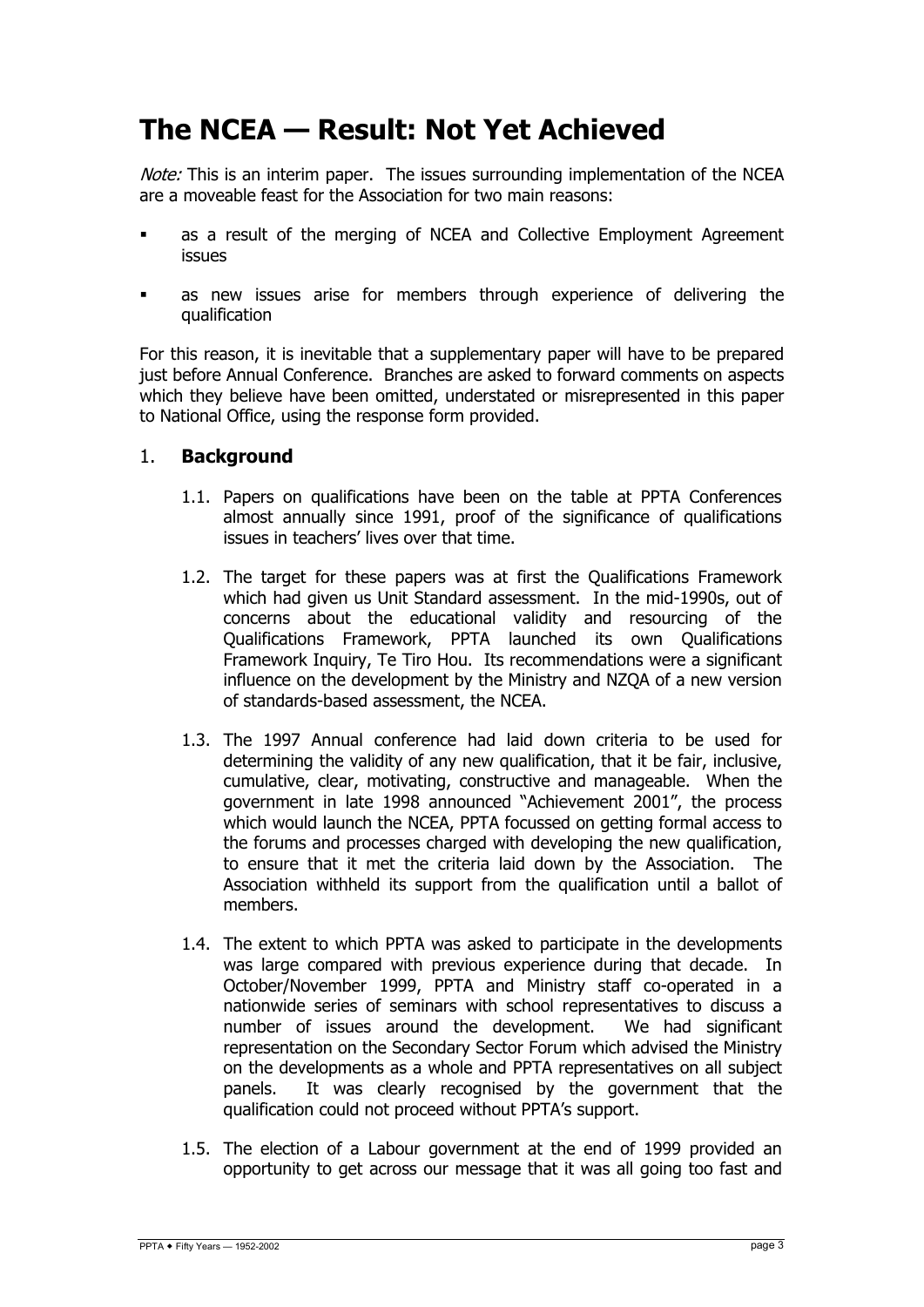too much on the cheap, and the new Minister, Trevor Mallard, announced in March 2000 that there would be a year's delay in beginning the new qualification. Achievement 2001 became Achievement 2002. After some negotiations, it was also agreed that there would be a further two days of training for Level One in 2001, and two days for both the next two years, for Levels Two and Three.

1.6. The ballot was eventually held in November 2000, and 64% of members expressed approval for the NCEA in principle, but only 18% expressed confidence in the adequacy of resourcing available or likely to be available for the NCEA's implementation. Executive's neutral policy position shifted to one of cautious approval but it continued to vigorously pursue improved resourcing. Promises were extracted about resourcing such as that there would be at least four sample assessment activities available on the Net for each achievement standard; that there would be sample examination papers on the Net for the external standards; that schools would receive training for the school-wide management issues; that funding would be available to train people in the electronic entry systems required and that the external moderation system would be light in its impact on teachers. In addition, a policy on re-assessment, later renamed 'further opportunities for assessment' was developed which recognised the workload implications of this.

#### 2. **Preparations for Implementation**

- 2.1. During 2001 teachers were very busy preparing for implementation:
	- Year 11 courses and assessment materials were rewritten;
	- Many teachers tried out the new style of assessment, either with a Year 11 class or more commonly with Year 10 classes as practice for them as well;
	- **Further training was undertaken.**
- 2.2. Senior management also had extra tasks:
	- **Reviewing schools' assessment procedures and systems;**
	- **Ensuring that the technology was available for a new system of** NZQA entries;
	- **Supporting middle managers;**
	- Ensuring parents understood the new system.
- 2.3. Some schools gave teachers extra time for this preparation work by closing early or opening late a day a week or a fortnight, but others did not. Even where extra time was given, it was found to be not enough for what was a mammoth task. The load varied, too, depending on whether a subject was being taught by a team of teachers who could share the tasks to some extent, or whether it was being taught by a sole teacher who had no-one with whom to share it. The load on middle managers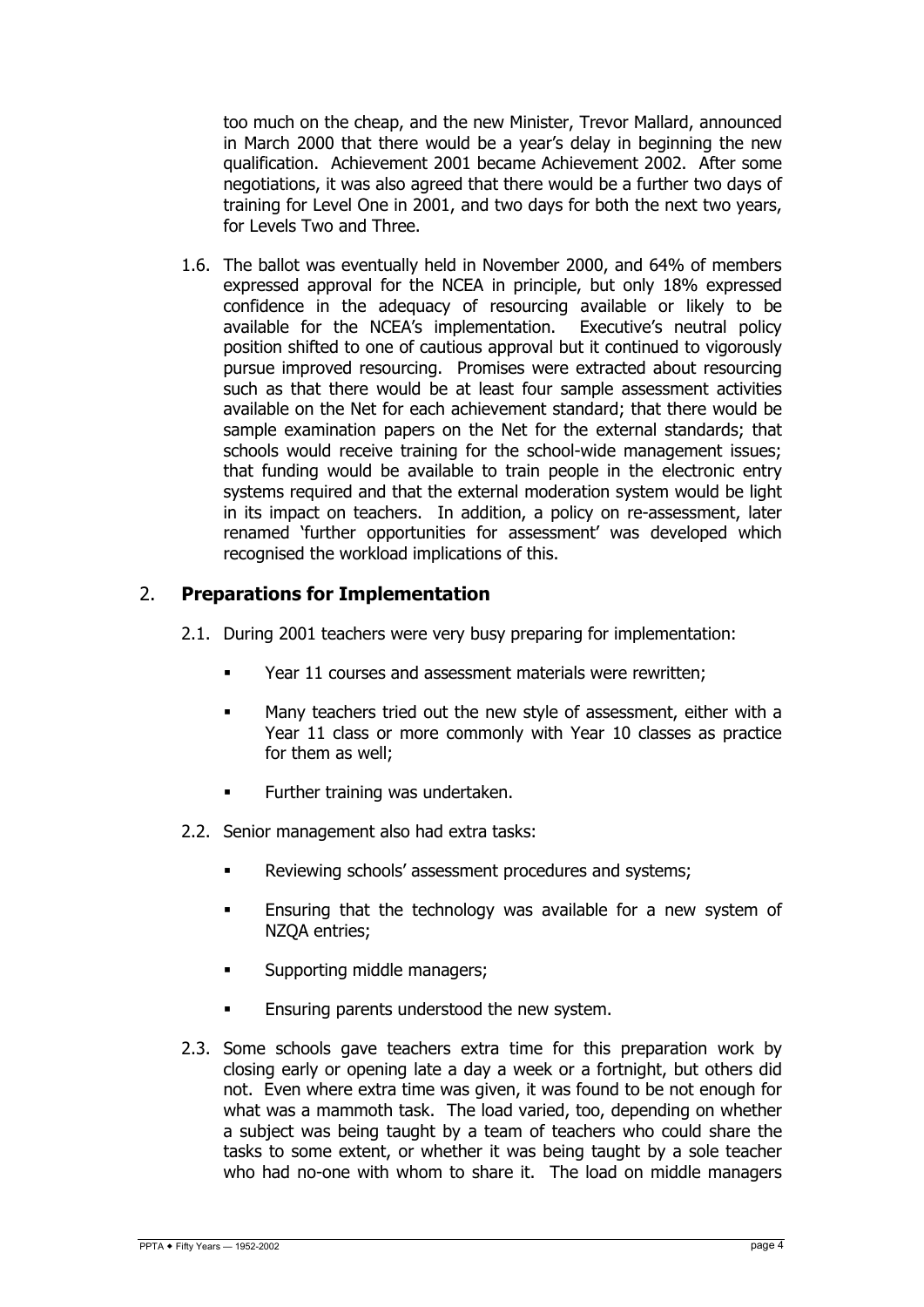who had to co-ordinate the efforts in their subjects was particularly intense.

2.4. Teachers became aware of the extra demands imposed on ancillary support (if they were lucky enough to have any available) and on photocopying budgets. Assessment materials for the NCEA tend to be quite bulky, and a lot of new materials had to be produced.

#### 3. **Implementation in 2002**

- 3.1. 2002 arrived and teachers' expectations covered the full range from highly optimistic to highly pessimistic. Some schools and departments felt well prepared; others were scrambling to be ready.
- 3.2. And then reality hit. Even many teachers who supported the NCEA in principle have admitted that the workload impacts were higher than anticipated, and that problems had developed which they had not expected. Some of the implementation issues which have arisen are:
	- **Problems about availability of assessment tasks.** While the promise to have four sample tasks on the Net for each internally assessed standard was fulfilled in most subjects, these cannot always be just downloaded and used by teachers because students can access them. Maths teachers, for example, have to rewrite them because of the right/wrong nature of their assessments. There have been repeated appeals for secure assessments, either in a secure part of the website or in hard copy. This need has still not been met.
	- **Problems about quality of assessment tasks.** The tasks available on the Net vary from excellent to poor, and teachers' professionalism has required them in many cases to produce their own, better, tasks or to revise the ones provided. Furthermore, some teachers who have used tasks straight off the Net have had them rejected by NZQA moderators as being sub-standard, a situation which has really riled teachers. This has happened to our knowledge in Accounting, Geography, Music, Science, and Technology. NCEA Update 11, which did not arrive in schools till June 2002, pointed out that "some of the materials published on website are based on draft versions of the achievement standards, which may have been modified at registration". Registration of all standards did not occur until December 21 2001, long past the time when most teachers would have prepared the bulk of their assessment activities for the following year. The fact that the Ministry did not consider it important to revise the assessment activities in the light of these changes to standards, and to notify schools of the changes, is a further source of annoyance to teachers. (We have been told that some changes were made in May 2002, where the Ministry "had been made aware of the problem"!) There have also been changes to some sample external assessments, e.g. English 1.6, and again there has been no official notification to schools of these changes. Update 11 also told teachers that in some cases schools might need to adapt both the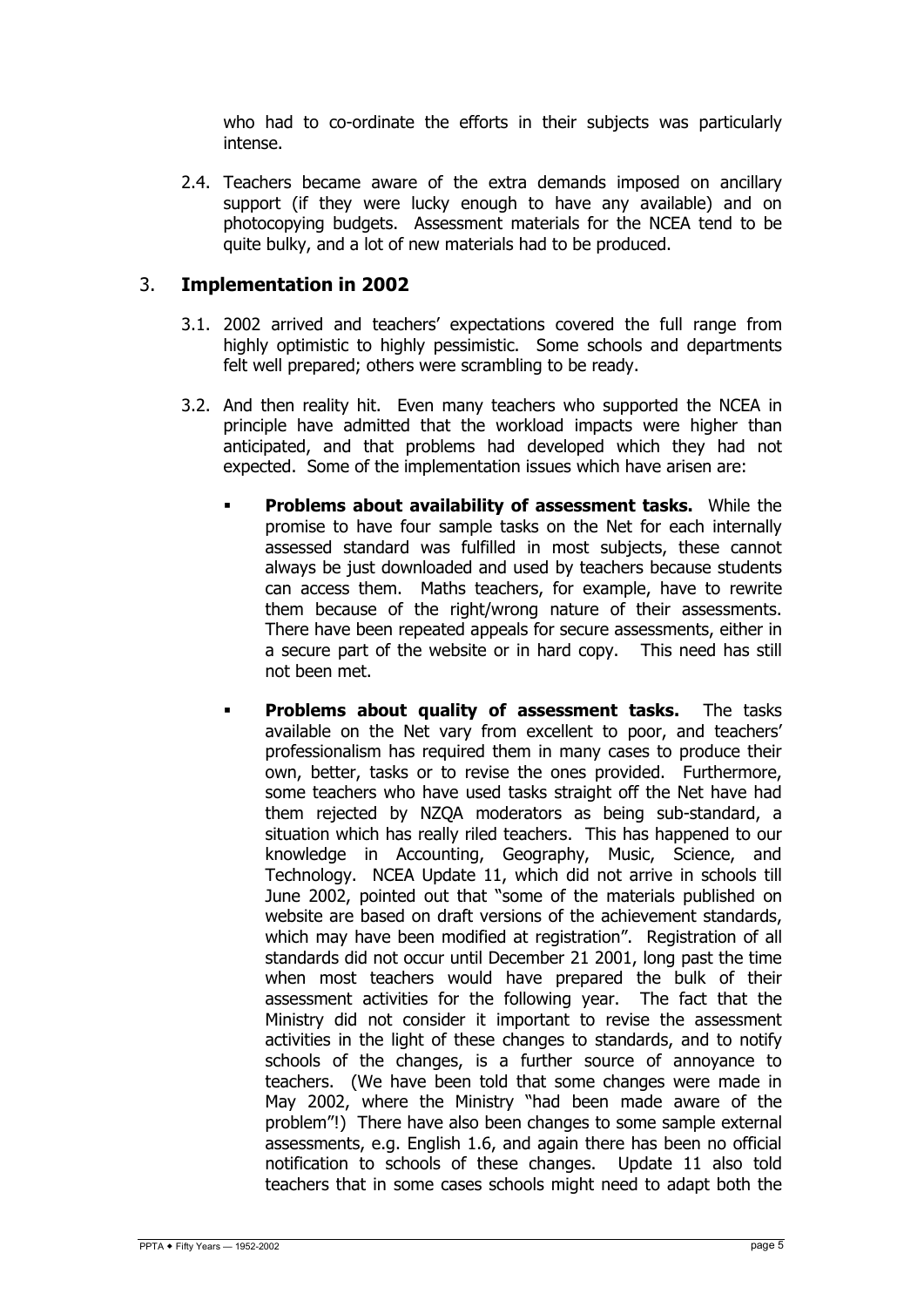activities and schedules to their own specific contexts, a warning which was not included on the activities themselves.

- **Lack of training of teachers to produce their own NCEA assessment tasks.** The four training days provided, focussed on training teachers to make judgments against the internally assessed standards using samples of student work. The new skills involved in developing NCEA-style tasks were apparently assumed to be assimilated at the same time, or perhaps it was assumed that teachers who lacked confidence about that would just download the ones from the Net. However, what was not considered was that at the very least teachers would have to produce practice exams, probably twice in the year, modelled on the one sample exam per external standard available on the Net. For some standards this involves little change from School Certificate questions. For other standards it involves dramatic changes, and teachers have struggled to see the rationale behind the types of questions asked in the samples and the assessment schedules. To make matters worse, some of these samples have been revised during this year and teachers are struggling to keep up with the changes.
- **Experience with internal moderation systems which reveals huge disparities in different teachers' judgments of the same piece of work.** As an example of this, the English Online Forum has been carrying on a debate about some samples of student work in which different teachers' judgments of the same piece of work have ranged from Excellent to Achieved. This mirrors the experience within departments, and makes teachers worried that the same disparities will be reflected between schools, throwing the credibility of the levels into doubt.
- **Assessment practices which overly emphasise surface features.** It is not clear whether it is a fault of the standards themselves, or the sample assessment activities and schedules provided, or teacher practice, but there are worries developing that assessment is becoming 'picky' and good students are performing poorly because of careless or minor errors which under previous systems would not have had a serious impact on their results. While advisers are recommending that teachers' judgments need to be 'global' and that they should look at the student's overall standard of performance and use all the evidence they have available to find the appropriate level, this is not always as easy as it sounds. It also worries teachers who have been told their judgments will be audited both internally and externally, and can have significant extra workload implications.
- **Issues about reassessment (renamed by NZQA as 'further opportunities for assessment').** The lengthy and tortuous debates at the Secondary Sector Forum on this issue resulted in a letter from the Minister in May 2001 which simply confused the issue further for many people. NZQA's Rules and Procedures contain no rules about reassessment, but leave it to schools to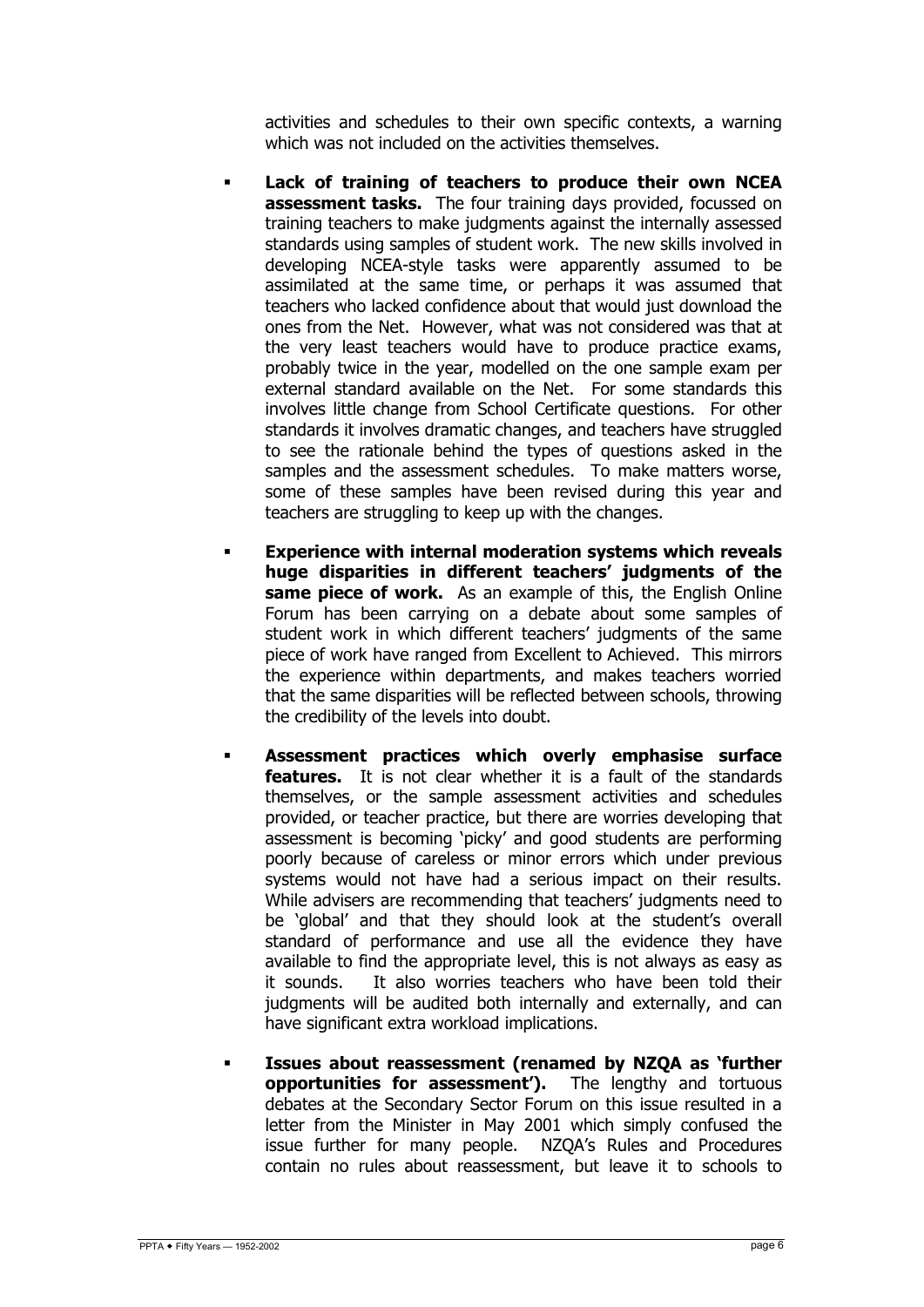develop their own policies. Most schools probably adopted the guideline from the Minister's letter that there be one reassessment opportunity given but only when the Achieved level has not been reached the first time and only when it is manageable. However in practice this is feeling quite unfair to some teachers where, for example, a good student makes an unexpectedly poor job of the task the first time and reaches only the Achieved level, but is unable to have another chance, while a poor student who fails to achieve the standard the first time does have another chance and may even gain Merit or Excellence the second time. There is also inconsistency about how the guidelines are being applied, for instance in English the training suggested that it would be normal English practice for everyone to have more than one opportunity for assessment of some of the standards, so some English departments are making a second opportunity available to all students for some of the standards. The situation was muddied further in June 2002 when NCEA Update 11 appeared containing a large section headed 'Managing Assessment' which appeared to teachers to change the rules midstream. The advice was intended to provide a range of ways that teachers could collect further evidence of whether a student met the standard in situations where they had failed on one attempt or had been absent for all or part of an assessment activity. However its introduction of such methods as conferencing with students, seeking further written work or using formative assessment led to howls of outrage from teachers about further workload imposition and the rules changing midstream.

- **The amount of time involved in ensuring that all students are able to be assessed for each standard.** In the lead-up to implementation there was a lot of discussion about re-assessment, but relatively little about the fact that unlike Sixth Form Certificate where it is possible to estimate a student's mark for a particular piece of work for which they are legitimately absent, this is not possible for the NCEA because it is a performance-based system. If an assessment activity takes place and one or more students are away for good reasons (ill, sports trip, field trip, etc), then another time has to be found for them to complete the assessment. As a consequence, 'catch-up' assessment sessions are occupying lunchtimes and after school times, or holding up teaching programmes while some students do catch-ups and others mark time. Again, Update 11 provides some suggestions on ways through this, but its timing and the fact that it floats some new ideas midstream have made its messages unwelcome with many teachers.
- **Problems with the software required to enter students with NZQA.** NZQA used to provide a programme, SADE, which was used to enter students electronically. It did not interface with schools' administration systems particularly well and had many bugs, so its departure this year is not mourned. However NZQA's communication with the companies who provide administrative software to schools appears to have been inadequate and after the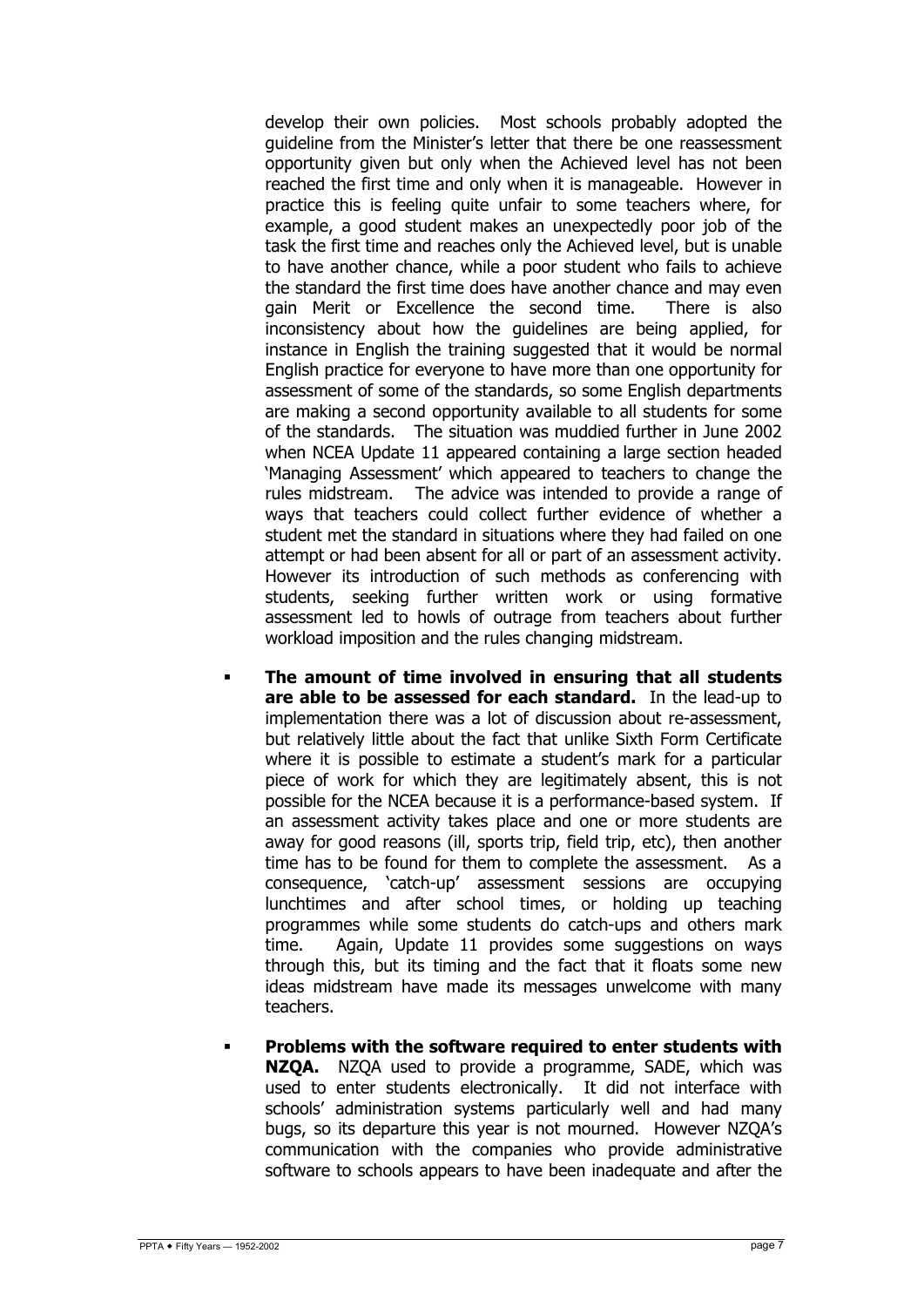event. The largest software provider, Musac, did not appear aware until well into Term One that their new programme would have to function to enter students for Sixth Form Certificate and Bursary as well as NCEA Level One. The part of the programme for billing students was not completed until some time in Term Two. At one stage there were almost daily updates of the software as the bugs were ironed out. Schools whose ICT networks were substandard, or who lacked good technical skills, were desperate for help from Musac's advisers, who were run off their feet.

- **Destabilising u-turns on external assessment.** Many Information Management teachers were outraged when they received in May a circular seeking their views on a possible change to the exam arrangements for this year which would have involved them supervising the external standards in three separate hours during Term 4, rather than outside supervisors being provided for the one exam in November. NZQA backed off after a flurry of angry responses, but the impression of an agency struggling to cope with the demands of the new system remains. Furthermore, while earlier information had indicated that in most subjects external exams would be less than three hours, the exam timetable published in May 2002 indicated they would all be three hours except for Information Management. Another issue which has caused considerable uproar is the circular SecQual S2002/038, dated 12 July, which informed teachers that all external assessments where the exemplars had shown questions grouped as Achieved, Merit or Excellence level questions would now not follow that format but would now encourage students to answer all questions and be marked 'holistically'. NZQA claims this decision is based on pre-testing with students, but teachers are entitled to be outraged that such pre-testing was not done last year so that reliable exemplars could be posted on the website for teachers to use as models for their school practice exams. Students who have now been taught to manage one kind of exam in the first set of practice exams will now have to be taught to manage a different kind of exam
- **Changes in terminology.** While it was probably a sensible decision, the fact that the terminology of 'Credit level' was changed to 'Achieved level' late in 2001 confused people, especially as most of the sample assessment activities continue to use the word 'Credit'. The change was not sufficiently highlighted, gradually appearing in NCEA Updates 9 and 10 in September and November 2001, so that many teachers were not even aware of it, and it was necessary for NZQA in Update 11 in June 2002 to reiterate that 'Achieved', 'Achieved with Merit' and 'Achieved with Excellence' was the terminology which would be used in results notices. Even then, this significant change was not sufficiently highlighted to ensure all teachers knew about it.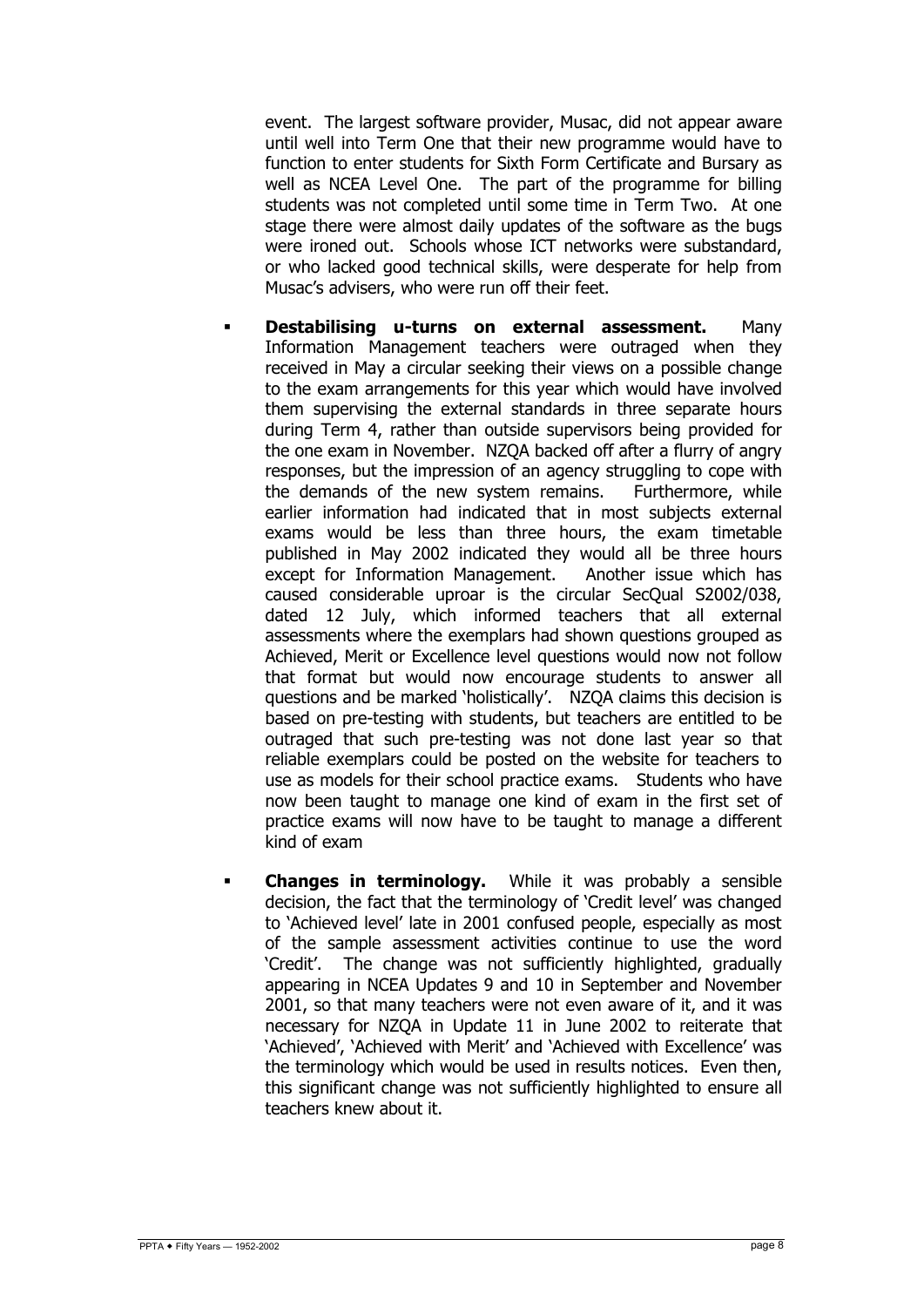# 4. **And then the Industrial Action …**

4.1. The industrial struggle and NCEA implementation have become inextricably mixed in 2002. The rejection in February of the December 2001 settlement proposal came just as members began to face the realities listed above. Their impact on members' stress levels and workloads clearly fuelled the campaign for a satisfactory collective agreement and caused members' demands in terms of salary to rise rapidly during the first half of 2002. The negotiations began to focus on developing a qualifications allowance of some type which would permit government to give a pay increase to secondary which was not caught up by NZEI's pay parity entrenchment clause. But the clauses insisted upon by the Ministry to establish entitlement to the NCEA allowance showed a singular lack of understanding of the realities of the NCEA. Despite the best efforts of our negotiators to explain realities such as that many courses, for good professional reasons, offered less than 24 credits, and that the workloads of virtually all teachers, not just those who taught Year 11 classes, had been adversely affected by the NCEA, the Ministry proved obdurate. Not surprisingly therefore, it was one of the reasons why the second settlement proposal was also rejected by members.

## 5. **Level 2 and 3**

- 5.1. Up to the date of writing this paper, the members have been under the following instruction from PPTA Annual Conference 2001: "That, pending the outcome of a ballot of members on their readiness to undertake Level 2 of the NCEA to be held prior to the 2002 Annual Conference, members be instructed to concentrate their efforts on the implementation of Level 1."
- 5.2. During the first half of the year, it became clear that the pressures involved with implementation of Level 1 made it sensible to delay Level 2 and 3 until the Level 1 problems were ironed out. This message was conveyed on many occasions to politicians and Ministry negotiators and officials, but it made little headway.
- 5.3. The ballot requested by Annual Conference was finally conducted in mid-June, at the same time as consultation with members on a new settlement proposal and on an Action Plan for Term 3. The result of the ballot was overwhelmingly in favour of delaying the implementation of both Levels 2 and 3, so that each Level was given two years to 'bed in' before teachers embarked on implementing the next Level. But in the same ballot, nearly a third of the membership said they wanted those Levels to never be implemented, which was a signal of some pretty determined opposition to the qualification.

## 6. **Where To Now?**

6.1. A significant group of our membership would clearly like to see an end to the NCEA. However, the majority view is probably that the NCEA has potential to be a significant improvement on the present system of qualifications, but that until the issues outlined in this paper are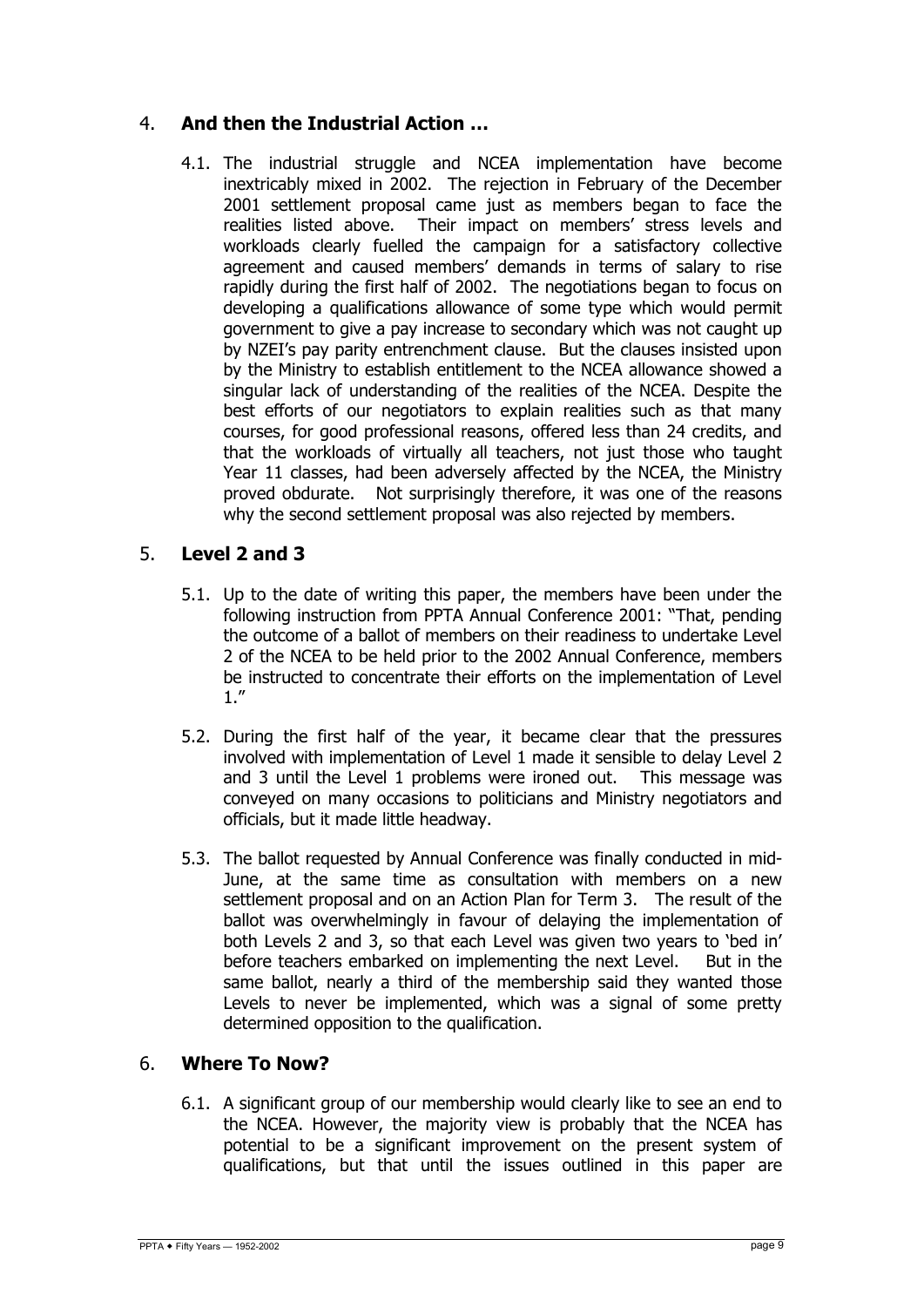adequately addressed it is not possible for teachers to feel that they are being supported in delivering a high quality qualification system.

6.2. PPTA has for some time been calling for a summit on the NCEA to evaluate its implementation to date, including the barriers to successful implementation in areas such as workload impacts, resourcing, professional development, policy decisions and communication by agencies. Such a summit would need to involve a large group of teachers from a wide range of subject areas, plus representatives of PPTA, the agencies, and academics with assessment expertise. Our calls for a summit have so far gone unanswered.

#### Recommendations

- N.B. The recommendations below replace those in the original paper.
- 1. THAT the report be received.
- 2. THAT PPTA continue to demand adequate resourcing for implementation of the NCEA at all levels.
- 3. THAT full implementation of Level 2 NCEA be deferred until 2004, and Level 3 until 2005.
- 4. THAT limited monitored implementation of Level 2 NCEA in 2003 and Level 3 NCEA in 2004 be allowed to proceed, subject to members requiring that a democratic vote be held in each department, by secret ballot, to determine whether the department opts into implementation or chooses to offer SFC and/or Bursary for a further year.
- 5. THAT PPTA members use the Guidelines provided to assist them in making their decision on implementation of NCEA Level 2 and Level 3.
- 6. THAT PPTA calls on the Ministry of Education to commission an ongoing independent review of the NCEA by assessment experts.

The Minutes of Annual Conference 2002 record the following Recommendations were passed:

C02/10 THAT PPTA continue to demand adequate resourcing of the NCEA at all levels.

C02/15 THAT full implementation of Level 2 NCEA be deferred until 2004 and Level 3 NCEA until 2006.

C02/17 THAT the NZ PPTA agree to a carefully planned, implemented and monitored pilot programme of Level 2 NCEA in 2003.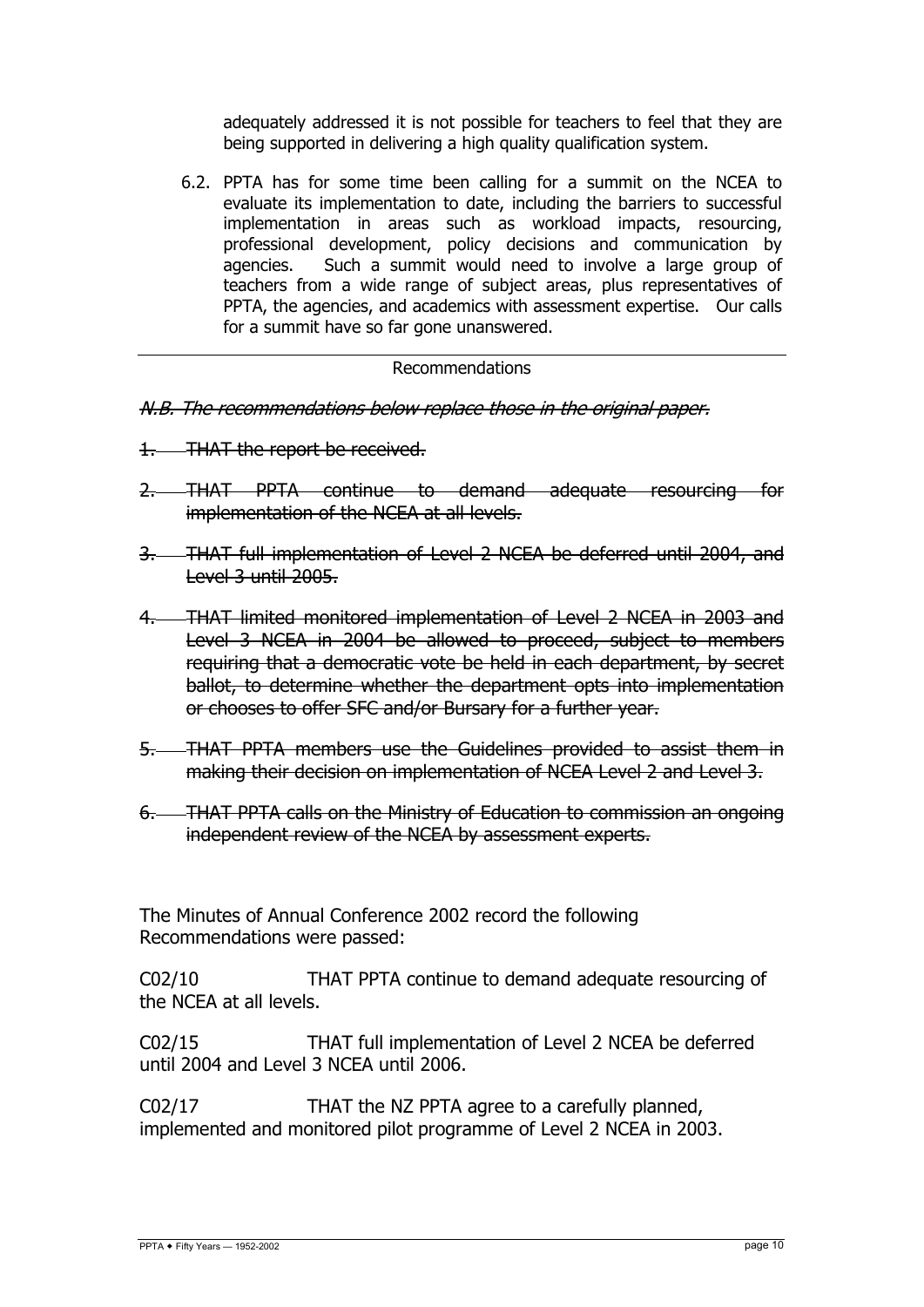C02/18 THAT this programme follow the guidelines in the Conference paper and adhere to the following conditions:

- The schools/departments volunteer based on consensus;
- There be at least five days' training and release time before the end of the 2002 school year;
- There be at least two days of release time for training and preparation at the start of the 2003 school year;
- Other resourcing be no higher than that which would be available in full implementation;
- The programme be monitored by PPTA monitors (external to a pilot school) reporting regularly to national Executive who will lobby NZQA [NZ Qualifications Authority] and the Ministry of Education to correct and solve problems as they are identified, and collate and report on progress to PPTA members and to Conferences in 2003 and 2004;
- Monitoring and lobbying will take place to ensure that a good quality Sixth Form Certificate qualification remains available for the next two years as Level 2 NCEA is gradually implemented.

C02/19 THAT a decision be any school or department to take part in the pilot programme be made by consensus following a branch meeting attended by an Executive member or regional representative to ensure that members are not subjected to undue pressure from any quarter.

C02/20 THAT PPTA calls on the Ministry of Education to commission an ongoing independent review of the NCEA by assessment experts.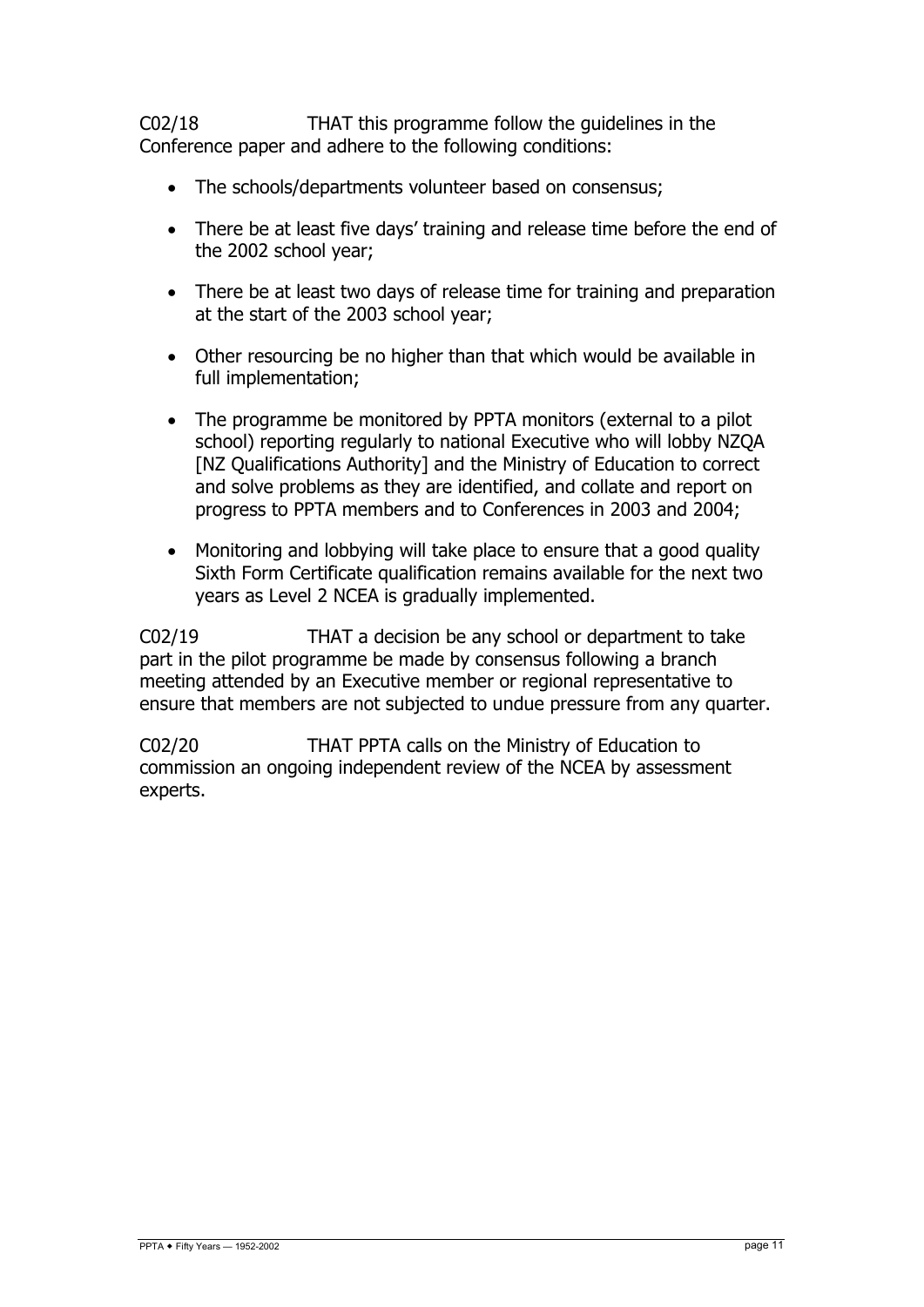# **Interim Response to NCEA Conference Paper**

Branch:

Our Branch wishes to make the following comments on aspects which we believe have been omitted, understated or misrepresented in the paper, for consideration to be included in any supplementary paper produced. (Please use additional sheets if required.)

#### Fax to PPTA, 04-382-8763, attention Judie Alison, Advisory Officer, by Friday 30 August 2002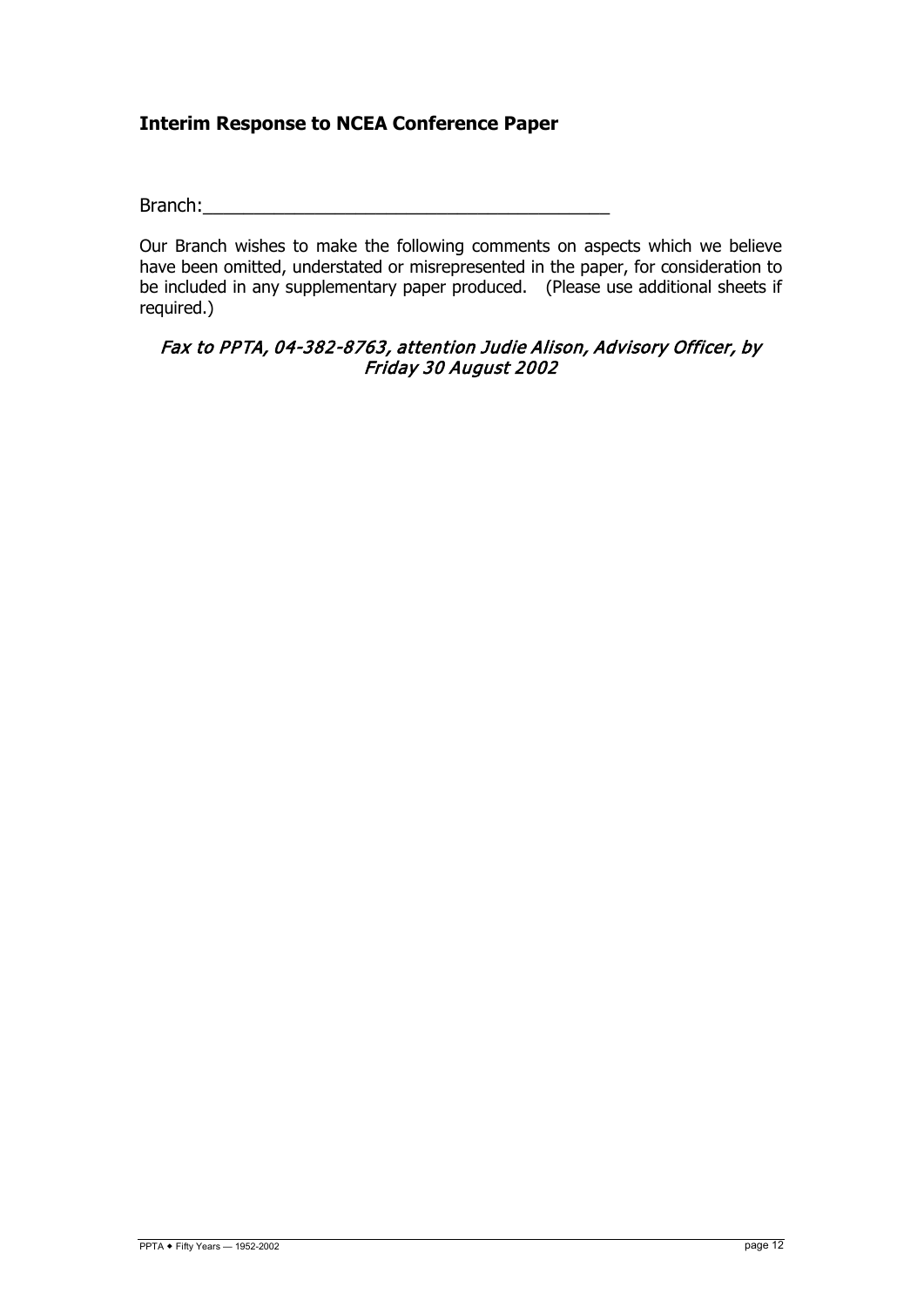# **Supplementary Conference Paper on NCEA**

# **Note to Branches:**

Because of the late arrival of this paper in branches, a response sheet has been provided for use where regions have already held their preconference meetings. This response sheet should be sent to your Regional Secretary for circulation among your conference delegates, so that your views can still be represented at Annual Conference.

# **Seeking Consensus A Supplementary Conference Paper on the NCEA**

# 1. **Introduction**

- 1.1 As anticipated in the original paper 'The NCEA. Result: Not Yet Achieved', the ground is shifting in relation to NCEA Level 2 and 3. In the lead-up to Annual Conference, PPTA is maintaining a position which reflects the views of members as expressed in the ballot held at the end of June. The instruction to members to refuse to work towards the implementation of Level 2 in 2003 or Level 3 in 2004 has continued, and Level 2 training has been postponed indefinitely.
- 1.2 However, some branches and individual members have begun to express a wish to trial or fully implement NCEA Level 2 next year. Whether these branches and individuals are confined to those who were already in the 23% of members who expressed a wish in June to proceed to Level 2 next year, or whether that group is increasing in size, is not clear.
- 1.3 In addition, some Principals have publicly expressed a belief that their schools are ready to implement Level 2, though in some of these cases further investigation has revealed that Principals are not reflecting accurately the views of their staff.
- 1.4 In late August, the Minister declared an intention to make implementation of Level 2 optional in 2003, with the alternative of Sixth Form Certificate available for schools or departments who chose not to opt in. Since then, there have been several meetings with the Minister and officials of NZQA and the Ministry to try to find a middle ground. This paper has taken their views into consideration but there are still major points of difference, particularly around whether there can be dual systems of assessment in 2004, i.e. Level 3 and Scholarship, and Bursary.
- 1.5 The implementation problems described in the original paper remain. A series of meetings with Heads of Departments was held during August and September, and almost nothing came out of those meetings which was not already covered in PPTA's Conference Paper. The Heads of Departments conveyed very clearly to the Ministry and NZQA that there were huge problems which the agencies needed to address if the qualification was to have credibility and be manageable for schools and teachers. They also expressed frustration that the problems had not been addressed already.
- 1.6 PPTA has no confidence that these problems will be fully addressed in the immediate future. For that reason, we believe that most schools and departments would choose to defer implementing Level 2 until 2004, if the alternative of SFC was available, and Level 3 until 2005 if the alternative of Bursary was available.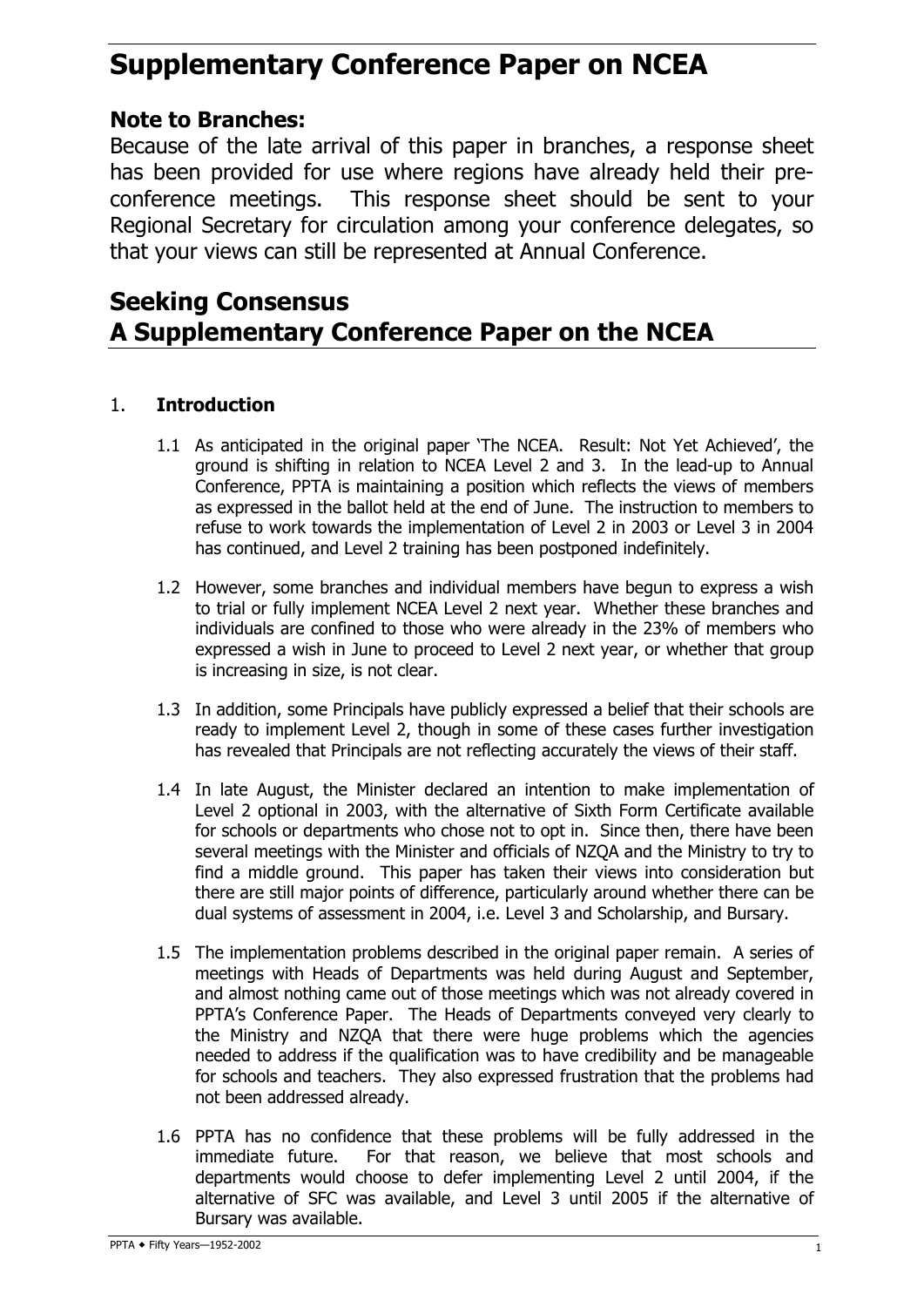# 2. **A Professional Decision**

- 2.1 Despite these concerns, it has to be accepted that a number of members in some schools, especially those with extensive Unit Standard experience, hold a sincere belief that if the Level 2 training is allowed to proceed in Term 4, they can be sufficiently well-prepared to implement Level 2 next year. National Office has recently received many messages from Branches expressing this view, and many messages expressing a contrary view too. With settlement of the Collective Agreement, the Association's policy position must be based on members' professional judgment rather than an industrial response, which means that members must be enabled to make their own judgment according to their own particular situation and perspective on the issues.
- 2.2 The recommendations in this paper try to establish a position which will allow all members to exercise the autonomy which is a key feature of professionalism. However collegiality is also a feature of professionalism, and because secondary teachers mostly work in subject teams, conceding to the will of the majority in one's department or school may be necessary. A third feature of professionalism, altruism (or client-focus), is also significant here, and some teachers will perceive this as requiring that their students be able to proceed with Level 2 next year, while others will perceive their students' interests as being best served through SFC.
- 2.3 The paper also recognises that unity within the union would be endangered by persisting with a position (e.g. continuation of the complete ban on Level 2 implementation next year) which a significant group of members have told us they would find it very difficult, or impossible, to adhere to. It would not be in the interests of the union for large groups of members, even whole branches, to find that their professional judgment was at variance with a union directive.
- 2.4 Nevertheless, PPTA recognises the potential for conflict within schools under the policy position established here, particularly in situations where departments or schools are very split about whether to proceed with implementation of Level 2 in 2003 or Level 3 in 2004. We are also conscious that members may feel vulnerable to pressure by Heads of Departments or by Principals and/or Boards of Trustees. Recommendation 4 provides for a secret ballot to be used in voting on when to implement each level. Guidelines will be provided to assist members in determining how to vote. (See Draft Guidelines in Appendix A.) PPTA will work with principals to secure their co-operation with the democratic process set out here. Branches will need to monitor the voting in departments to ensure that democratic processes are adhered to and to ensure that the accuracy of the count can be attested to, and provide collective support to members where this has not happened. If conflict is unable to be resolved within the school, further support will be available from PPTA Field Officers.

## 3. **Implementation Timeline**

- 3.1 The agencies (Ministry and NZQA) and the Minister are committed to implementation of NCEA Level 3 in 2004 for a number of reasons:
	- The tertiary institutions are gearing up to recognise Level 3 Achievement Standard results as entry qualifications for the 2005 academic year, and it is argued that they would not be happy with two different qualifications operating.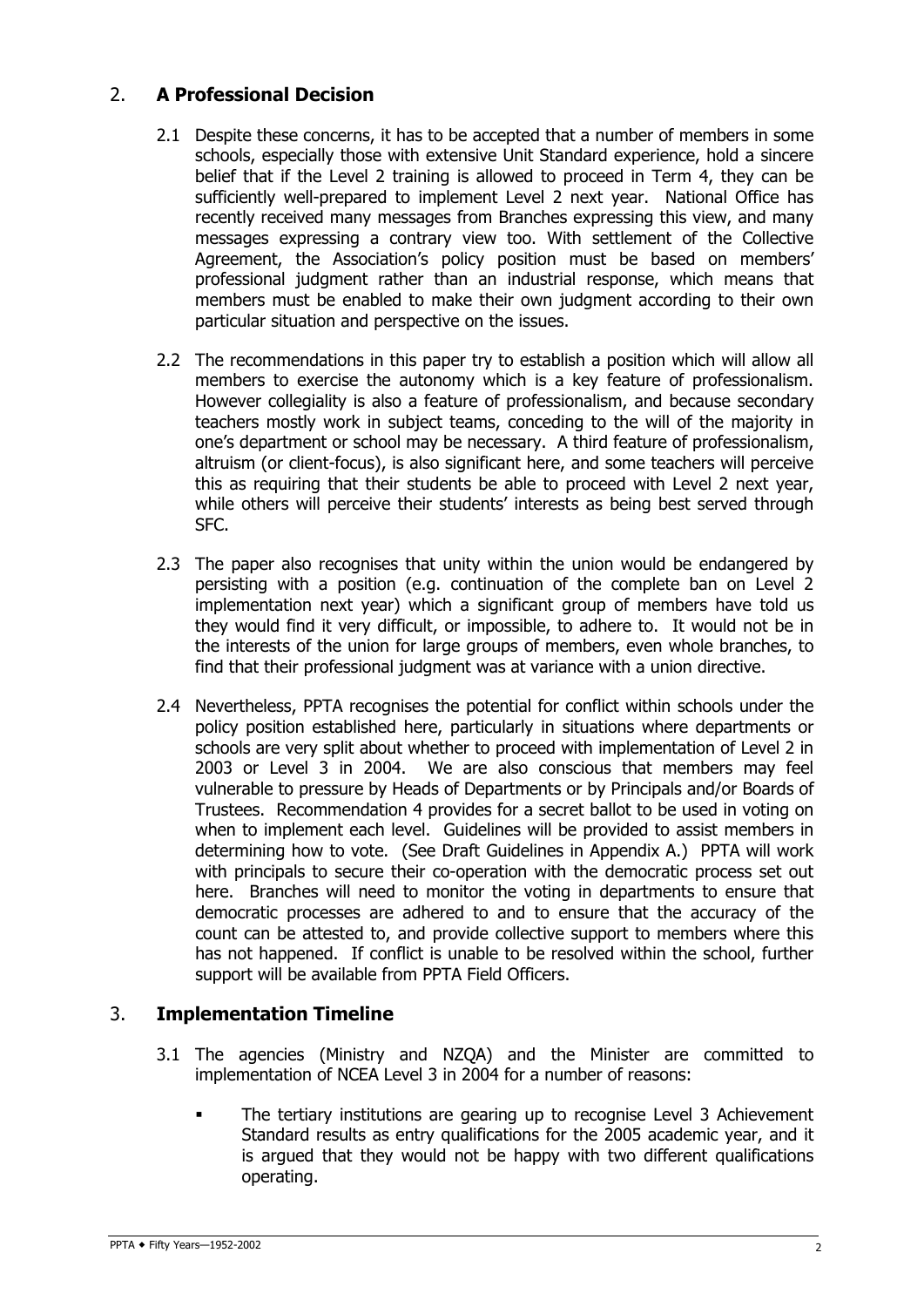- If Level 3 is not implemented in 2004, there is a fear that alternative qualifications such as the Cambridge exams will gain such a foothold that NCEA Level 3 will never attain the status of the major New Zealand qualification at Year 13.
- The agencies have advised the Minister that it would be impossible for a choice of qualification to operate at Level 3, because it would not be practicable to run Bursary exams alongside exams for NCEA Level 3 and the Scholarship standards.
- 3.2 For this reason, the Minister has shown a willingness to offer the alternative of SFC at Level 2 for 2003 and 2004, to enable teachers to implement Level 3 in 2004 and, if they choose, not implement Level 2 until 2005, thus enabling teachers to implement only one level a year. He has also agreed that a limited implementation of Level 2 in 2003 would be closely monitored by the agencies to ensure that problems were identified and addressed. (It would also, of course, be closely monitored by PPTA.)
- 3.3 However, PPTA has informed the Minister that it does not believe that a consensus can be arrived at which involves full implementation of Level 3 in 2004, and instead proposes the timeline described in Recommendation 3, and shown in the diagram below. In voting for this timeline, members need to be aware that further conflict over whether Bursary will be available as an alternative in 2004 is inevitable.

| 2002           | 2003                  | 2004                             | 2005                                              |
|----------------|-----------------------|----------------------------------|---------------------------------------------------|
| <b>L1 NCEA</b> | <b>L1 NCEA</b>        | L1 NCEA                          | <b>L1 NCEA</b>                                    |
| <b>SFC</b>     | <b>SFC</b>            |                                  |                                                   |
|                | Limited L2 NCEA       | <b>L2 NCEA</b>                   | L2 NCEA                                           |
| <b>Bursary</b> | Bursary               | <b>Bursary</b>                   |                                                   |
|                |                       | Limited L3 NCEA<br>& Scholarship | L <sub>3</sub><br>&<br><b>NCEA</b><br>Scholarship |
| Unit Standards | <b>Unit Standards</b> | <b>Unit Standards</b>            | <b>Unit Standards</b>                             |

- 3.4 Limited implementation of Level 2 in 2003 and Level 3 in 2004 would be opted into by departments which, after conducting the democratic vote referred to in Recommendations 4 and 5, decided that they were ready to do so. A suggested wording for that ballot is included in the Draft Guidelines (Appendix A).
- 3.5 Concerns about workload as implementation proceeds could be addressed in the following ways:
	- Problems with Level 2 and Level 3 would be identified during limited monitored implementation by departments which chose to opt in, and addressed before full implementation began.
	- Schools could choose to significantly reduce their assessment at Level 1 from 2003 onwards, recognising that although for most students Year 11 is the final year of compulsory education, few students actually leave school at the end of that year and require a qualification.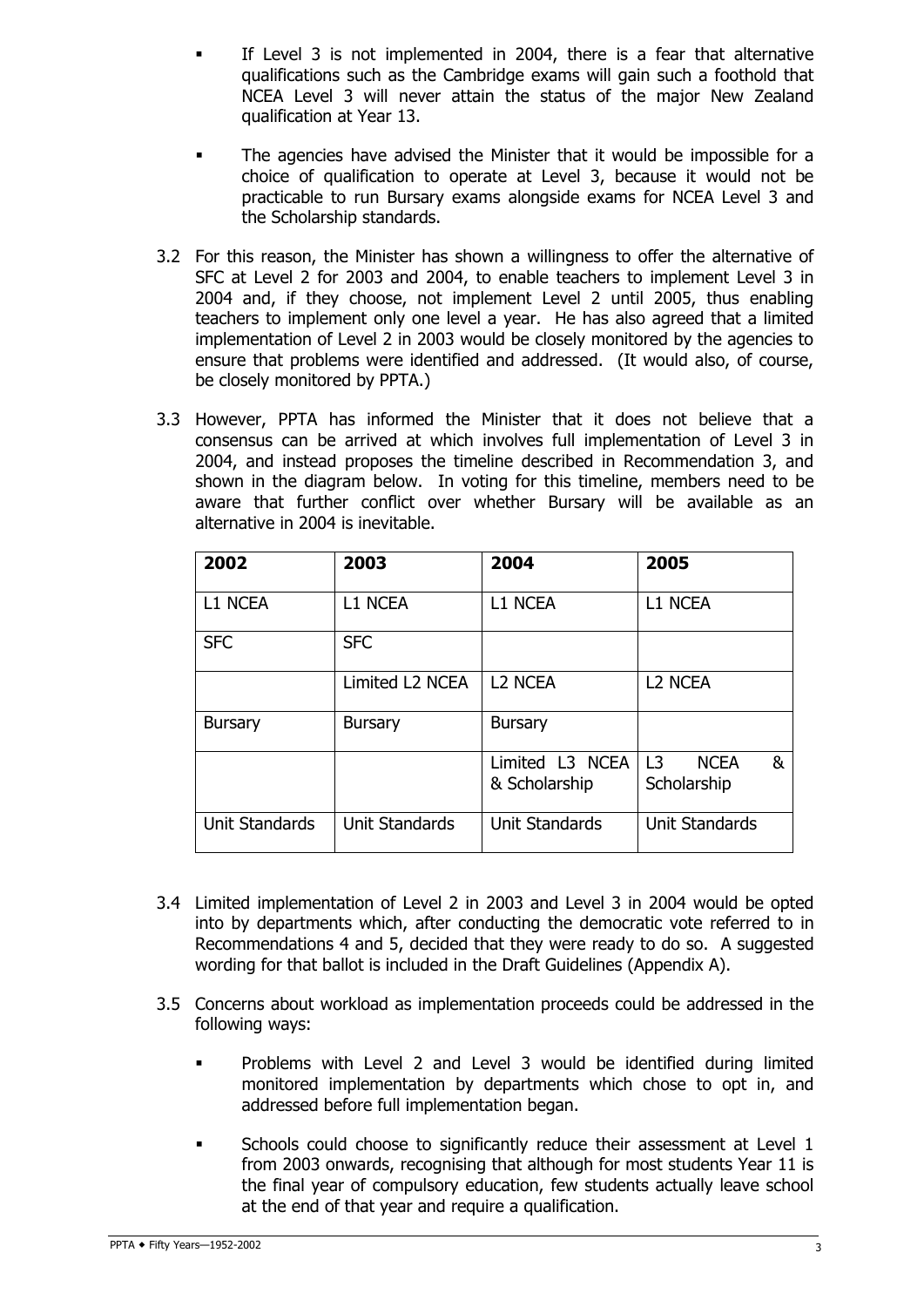Schools or departments could choose to offer only or mostly the externally assessed standards at one or more levels.

# 4. **Training**

- 4.1 The Minister has expressed an intention to offer a day of generic NCEA training to all teachers early in Term 4. This will cover reviewing Level 1 and general training on development of standards-based assessment tasks, to assist those teachers who have requested assistance so that they can modify exemplars provided or develop their own tasks more suited to their programmes and students. PPTA does not oppose members attending such training.
- 4.2 Schools and departments which opted to implement Level 2 in 2003 would be offered one or possibly two days of training for Level 2 after seniors leave for final exams. Materials that have been prepared for the Level 2 training would, however, be made available early in Term 4 to assist teachers in making their decision on whether to implement Level 2 in 2003. Teachers will judge from the quality of these materials how well the officials have been listening to them.

#### 5. **Independent Review**

- 5.1 It is of serious concern that there is no research being conducted to establish whether the NCEA is achieving the objectives set for it, such as to improve students' access to qualifications, to reduce the number of students who leave school without any qualifications, and to encourage excellence. Serious questions have been raised by some academics about the model of standards-based assessment being used in the NCEA, particularly in regard to questions of reliability and validity.
- 5.2 It is essential that research be funded to do ongoing research as the initiative develops, as envisaged by Recommendation 6. No major change of this kind should happen without such research.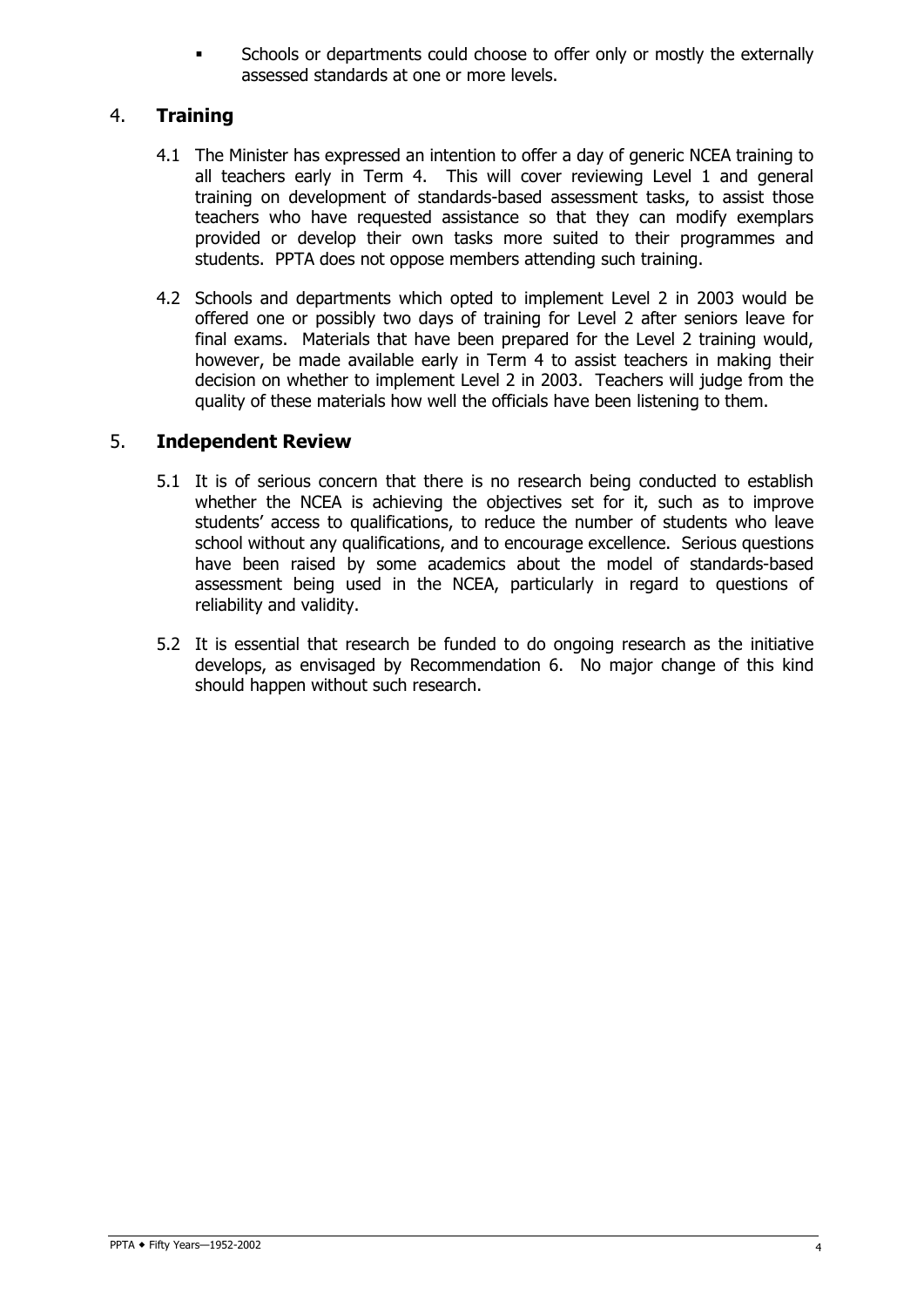#### **Recommendations**

N.B. The recommendations below replace those in the original paper.

1. THAT the report be received.

- 2. THAT PPTA continue to demand adequate resourcing for implementation of the NCEA at all levels.
- 3. THAT full implementation of Level 2 NCEA be deferred until 2004, and Level 3 until 2005.
- 4. THAT limited monitored implementation of Level 2 NCEA in 2003 and Level 3 NCEA in 2004 be allowed to proceed, subject to members requiring that a democratic vote be held in each department, by secret ballot, to determine whether the department opts into implementation or chooses to offer SFC and/or Bursary for a further year.
- 5. THAT PPTA members use the Guidelines provided to assist them in making their decision on implementation of NCEA Level 2 and Level 3.
- 6. THAT PPTA calls on the Ministry of Education to commission an ongoing independent review of the NCEA by assessment experts.

The Minutes of Annual Conference 2002 record the following Recommendations:

C02/10 THAT PPTA continue to demand adequate resourcing of the NCEA at all levels.

C02/15 THAT full implementation of Level 2 NCEA be deferred until 2004 and Level 3 NCEA until 2006.

C02/17 THAT the NZ PPTA agree to a carefully planned, implemented and monitored pilot programme of Level 2 NCEA in 2003.

C02/18 THAT this programme follow the guidelines in the Conference paper and adhere to the following conditions:

- The schools/departments volunteer based on consensus;
- There be at least five days' training and release time before the end of the 2002 school year;
- There be at least two days of release time for training and preparation at the start of the 2003 school year;
- Other resourcing be no higher than that which would be available in full implementation;
- The programme be monitored by PPTA monitors (external to a pilot school) reporting regularly to national Executive who will lobby NZQA [NZ Qualifications Authority] and the Ministry of Education to correct and solve problems as they are identified, and collate and report on progress to PPTA members and to Conferences in 2003 and 2004;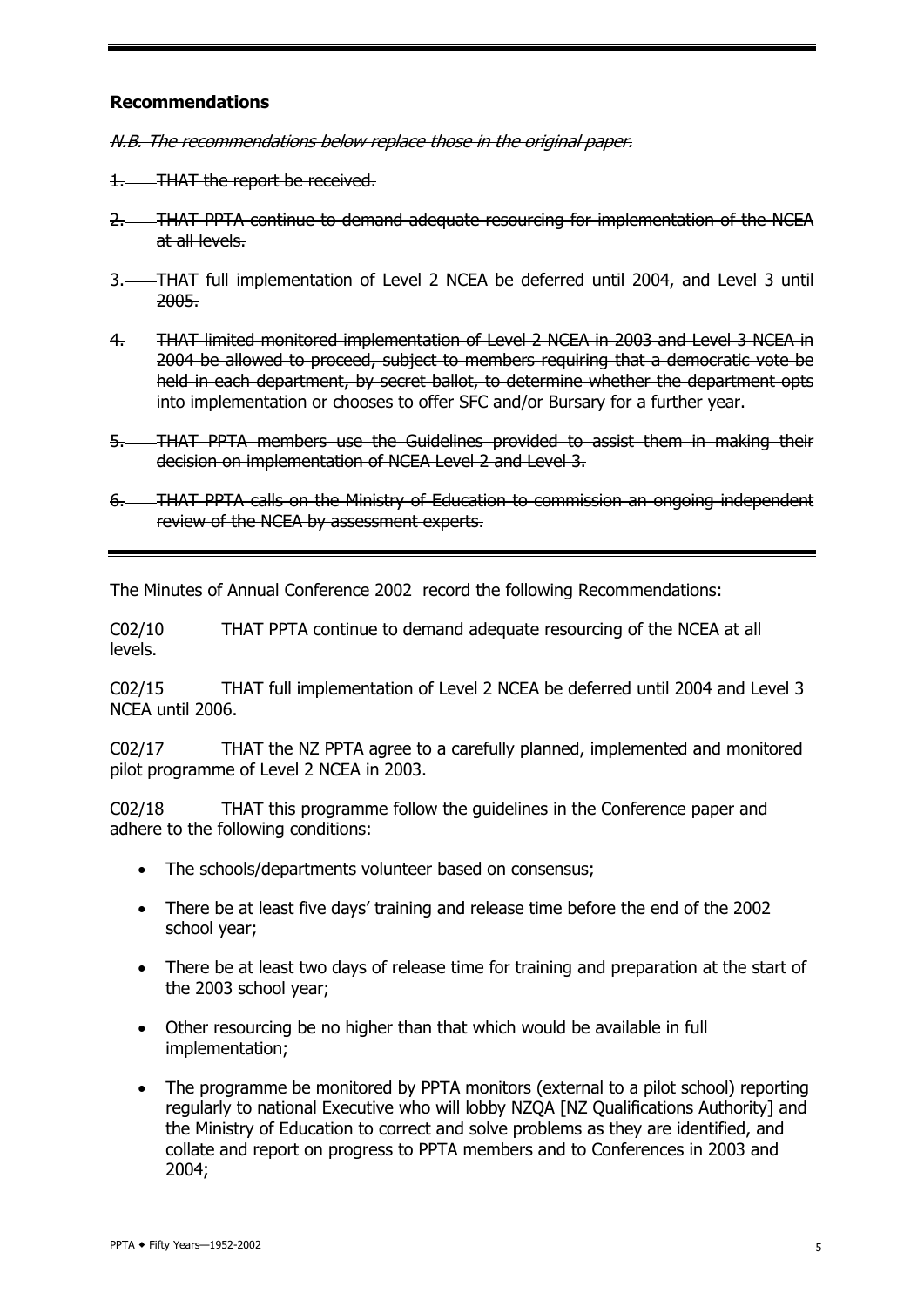• Monitoring and lobbying will take place to ensure that a good quality Sixth Form Certificate qualification remains available for the next two years as Level 2 NCEA is gradually implemented.

C02/19 THAT a decision be any school or department to take part in the pilot programme be made by consensus following a branch meeting attended by an Executive member or regional representative to ensure that members are not subjected to undue pressure from any quarter.

C02/20 THAT PPTA calls on the Ministry of Education to commission an ongoing independent review of the NCEA by assessment experts.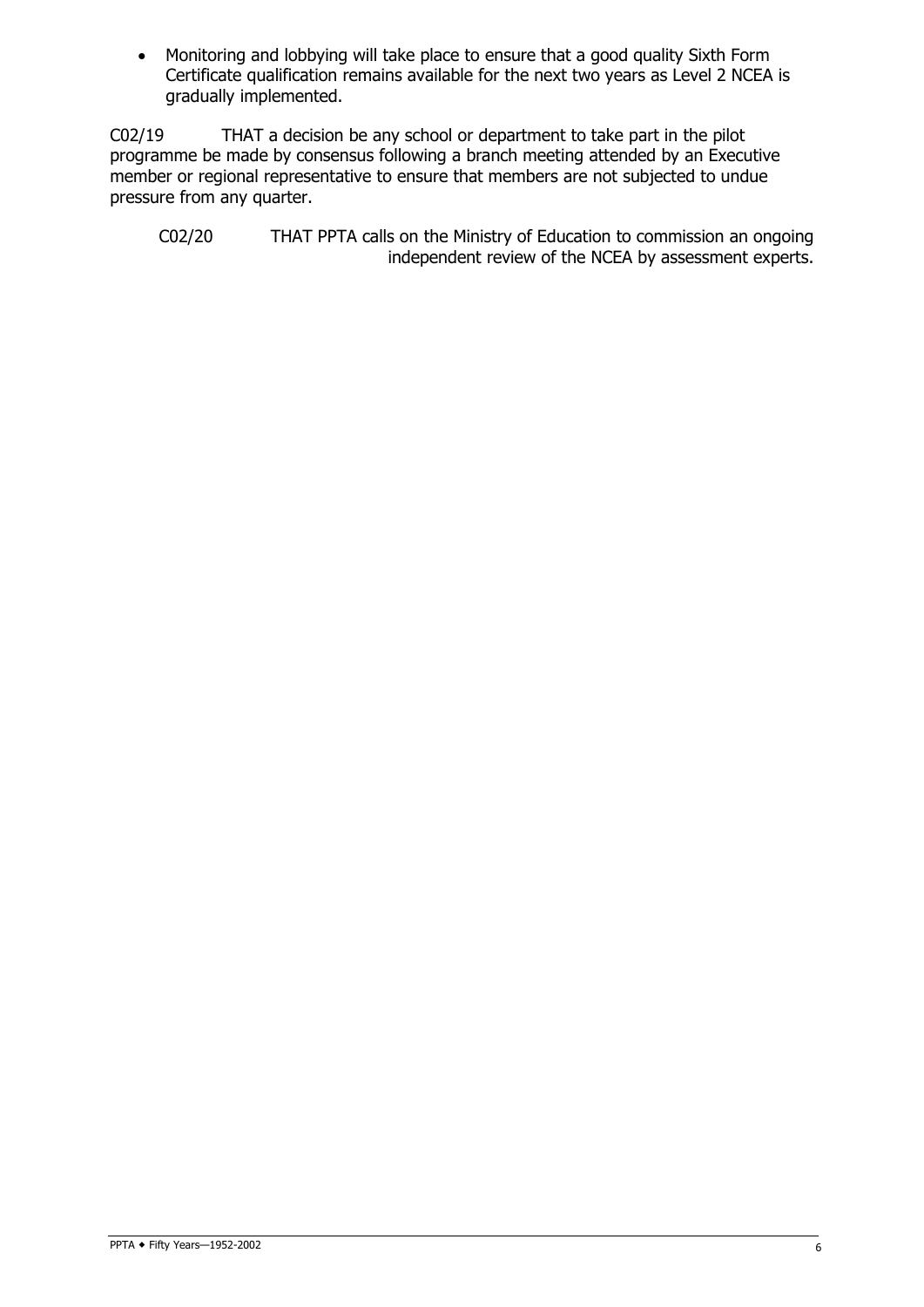# **Level 2 NCEA – Proceed With Caution**

#### **1. Introduction**

The following Guidelines have been prepared to assist and support PPTA members in making a professional decision as to whether to implement NCEA Level 2 in 2003 or Level 3 in 2004 in their subject department or to defer implementation to the following year.

The Guidelines reflect the Annual Conference decision "That limited monitored implementation of Level 2 NCEA in 2003 and Level 3 NCEA in 2004 be allowed to proceed, subject to members requiring that a democratic vote be held in each department, by secret ballot, to determine whether the department opts into implementation or chooses to offer SFC and/or Bursary for a further year", and provide some criteria by which members might make that decision.

#### **2. Guidelines**

It is PPTA's view that the default position for members should be the continuation of SFC in 2003 and Bursary in 2004. For those who are giving serious consideration to implementing Level 2 and/or Level 3 earlier, they should reassure themselves that requirements in the following areas have been met:

- Professional development
- Provision of resources
- Time allowances
- Moderation systems
- Procedures for assessment and re-assessment
- Allocation of ancillary time
- Funding for photocopying
- Funding for relevant hardware and software
- School systems for recording of results and submission of entries

A checklist is provided for members to use in making their decision.

#### **3. Ballot Question**

A suggested form of wording for use in department voting is provided on the next page. Its use is not mandatory, but it is provided for your assistance.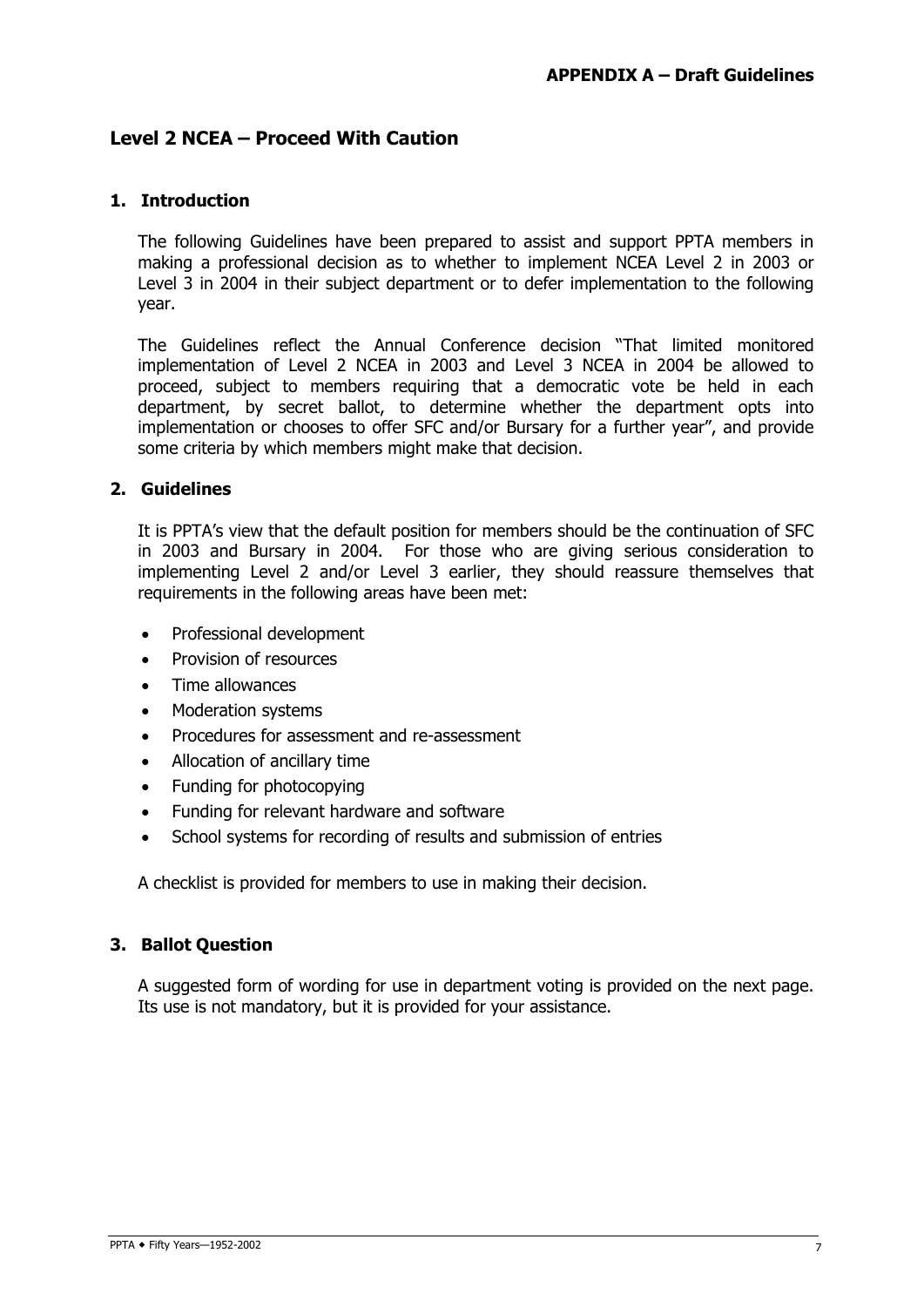Department/Faculty:\_\_\_\_\_\_\_\_\_\_\_\_\_\_\_\_\_\_\_

#### **BALLOT ON INTRODUCTION OF LEVEL 2 [ SUBJECT ] IN 2003**

After completing the Checklist provided, do you believe that  $[$  subject ] should be offered as an NCEA Level 2 course by this department in 2003?

**Yes**

**No**

**Unsure/no opinion**

#### **Abstain**

(Please abstain if you will definitely not be involved in teaching the indicated subject at Year 12 in 2003.)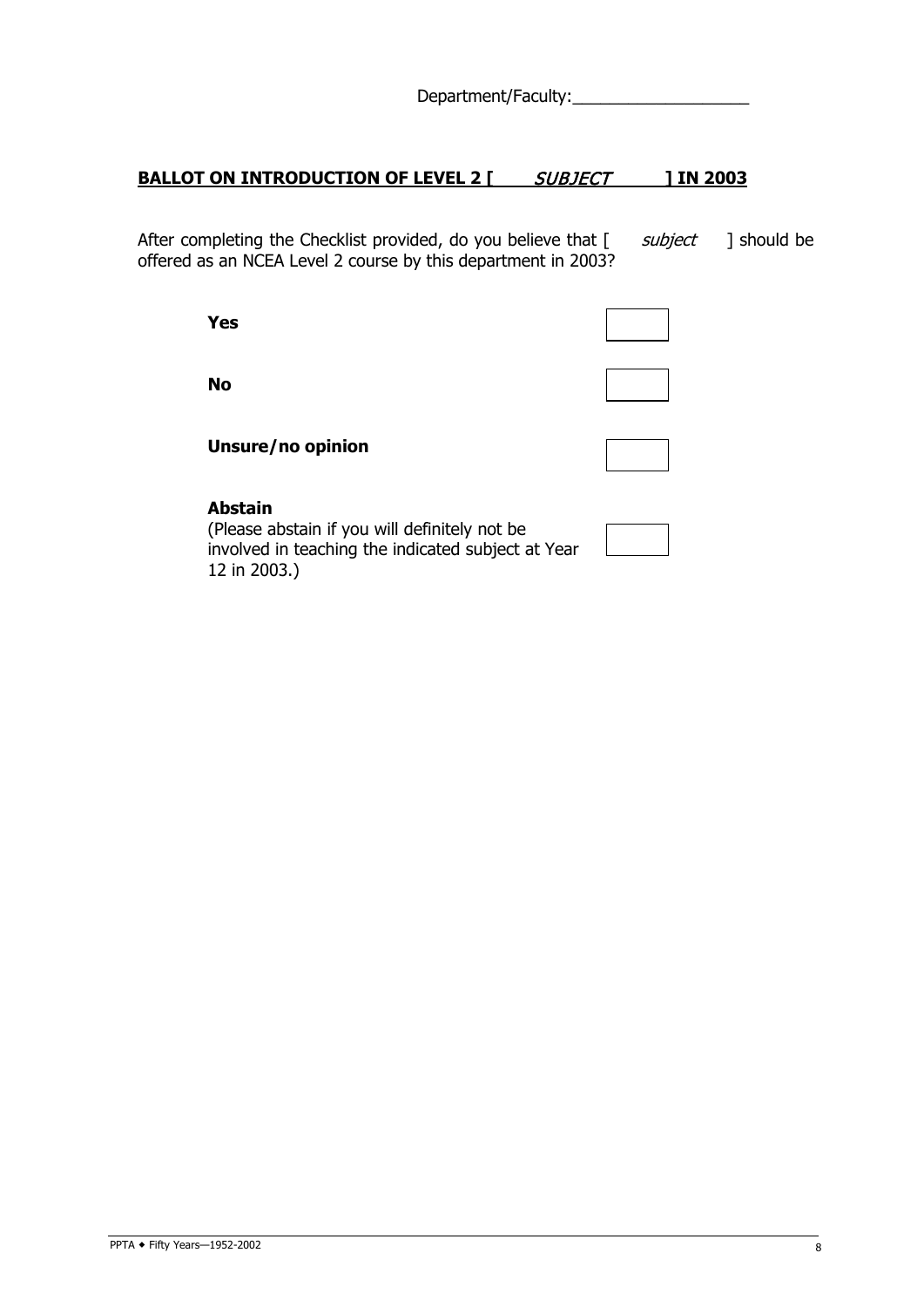| <b>Aspect</b>                                                                                                             | <b>Yes</b> | <b>No</b> |
|---------------------------------------------------------------------------------------------------------------------------|------------|-----------|
| <b>Professional development</b>                                                                                           |            |           |
| Is the training material and the number of training days offered                                                          |            |           |
| for Level 2/3 adequate to enable you to implement the new                                                                 |            |           |
| level in a professional manner? (It needs to cover aspects such                                                           |            |           |
| as development of suitable courses, making judgments against                                                              |            |           |
| the standards and the development of quality assessment                                                                   |            |           |
| tasks.)                                                                                                                   |            |           |
| <b>Provision of resources</b>                                                                                             |            |           |
| Are the assessment tasks available of adequate quality and                                                                |            |           |
| variety for you to be able to use them without major                                                                      |            |           |
| amendment?                                                                                                                |            |           |
| <b>Time allowances</b>                                                                                                    |            |           |
| Have you been given the compensatory time you need to                                                                     |            |           |
| introduce the new level in a professional manner, e.g. in the                                                             |            |           |
| form of extra non-contact time in your timetable, late start or                                                           |            |           |
| early closure of school once a week?                                                                                      |            |           |
| <b>Moderation systems</b>                                                                                                 |            |           |
| Have you developed systems for internal moderation which                                                                  |            |           |
| work effectively and do not create extra work? Is the external                                                            |            |           |
| moderation system reliable and effective?                                                                                 |            |           |
| Procedures for assessment and re-assessment                                                                               |            |           |
| Have you found ways to manage assessment issues such as                                                                   |            |           |
| catch-ups for absentees and re-assessment in ways which do                                                                |            |           |
| not create extra work?                                                                                                    |            |           |
| <b>Allocation of ancillary time</b>                                                                                       |            |           |
| Has your department been given extra ancillary staffing to meet                                                           |            |           |
| the demands of delivering two or three levels of the NCEA?                                                                |            |           |
| <b>Funding for photocopying</b>                                                                                           |            |           |
| Has your department been given increased funding to cover the                                                             |            |           |
| increased photocopying that would be required for the delivery                                                            |            |           |
| of two or three levels of the NCEA?                                                                                       |            |           |
| <b>Funding for relevant hardware and software</b>                                                                         |            |           |
| With each level of the NCEA that you implement, the demands                                                               |            |           |
| for computer hardware and software increase. In addition,<br>some subjects require equipment such as video cameras, sound |            |           |
| recording equipment, etc. Is your department adequately                                                                   |            |           |
| equipped to deliver a second and then a third level of the                                                                |            |           |
| NCEA?                                                                                                                     |            |           |
| School systems for recording of results and submission                                                                    |            |           |
| of entries                                                                                                                |            |           |
| There have been major problems in 2002 with Classroom                                                                     |            |           |
| Manager and other software used to record results and do                                                                  |            |           |
| student entries. Are your school's systems able to cope with                                                              |            |           |
| the extra demands that would be imposed by a second and                                                                   |            |           |
| then a third level of the NCEA?                                                                                           |            |           |

**PPTA recommends that unless you can tick 'Yes' for all the requirements, you should not vote to implement Level 2 in 2003 or Level 3 in 2004.**